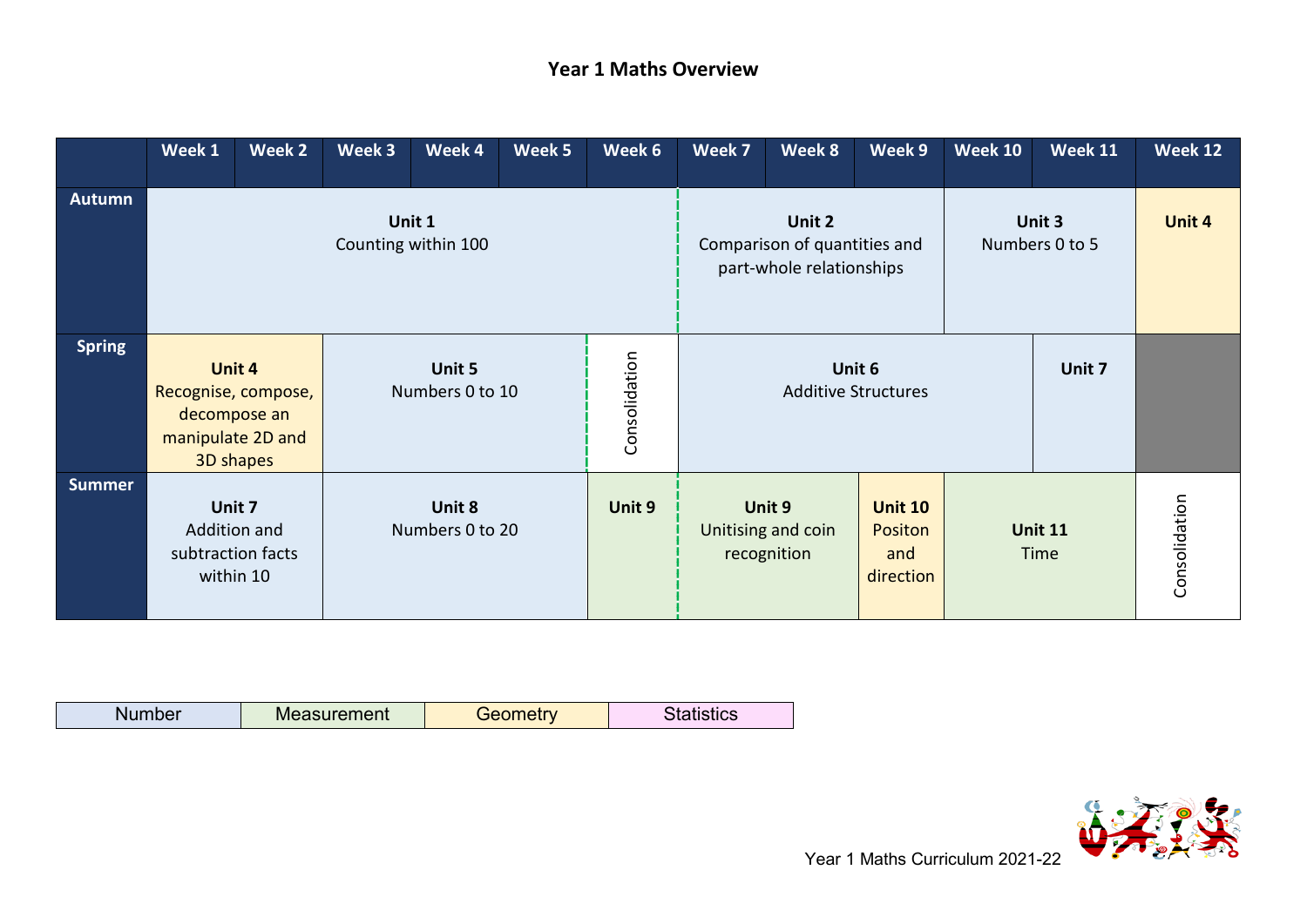## Year 1 maths curriculum map 2021-22

COVID Recovery Curriculum

NCETM prioritisation curriculum/ NCETM spines/ White Rose SOL/ DFE Ready to Progress criteria have all been used to support the planning, teaching and learning of mathematics.

Rough suggestions are given for the intended length of each unit, but teachers are expected to adjust according to the needs and prior learning of their pupils.

| Unit<br>Unit name |                                        | <b>Learning outcomes</b>                                                                    | <b>Links with other resources</b>                                                                            |  |
|-------------------|----------------------------------------|---------------------------------------------------------------------------------------------|--------------------------------------------------------------------------------------------------------------|--|
|                   |                                        |                                                                                             |                                                                                                              |  |
|                   | <b>Previous Reception</b>              | 1) Pupils count within 100 in different ways                                                | 1NPV-1 Count within 100, forwards and                                                                        |  |
| $(6$ weeks)       | experiences and counting<br>within 100 |                                                                                             | backwards, starting with any number.<br>1.9 Composition of numbers: 20-100<br>NCETM - SIX KEY AREAS OF EARLY |  |
|                   | <b>NCETM</b> prioritisation unit 1     |                                                                                             | <b>MATHEMATICS LEARNING</b><br><b>White Rose Reception SOL</b>                                               |  |
| 2                 | <b>Comparison of quantities</b>        | 1) Pupils explain that items can be compared using length and height                        | 1NPV-1 Count within 100, forwards and                                                                        |  |
| $(3$ weeks)       | and part-whole                         | 2) Pupils explain that items can be compared using weight/mass and volume/capacity          | backwards, starting with any number.                                                                         |  |
|                   | relationships                          | 3) Pupils count a set of objects                                                            | 1NPV-2 Reason about the location of numbers<br>to 20 within the linear number system,                        |  |
|                   |                                        | 4) Pupils compare sets of objects                                                           | including comparing using $\lt$ > and =.                                                                     |  |
|                   |                                        | 5) Pupils use equality and inequality symbols to compare sets of objects                    | 1.1 Comparison of quantities and measures                                                                    |  |
|                   | <b>NCETM</b> prioritisation unit 2     | 6) Pupils use equality and inequality symbols to compare expressions                        | 1.2 Introducing 'whole' and 'parts': part-part-                                                              |  |
|                   |                                        | 7) Pupils explain what a whole is                                                           | whole                                                                                                        |  |
|                   |                                        | 8) Pupils explain that a whole can be split into parts                                      |                                                                                                              |  |
|                   |                                        | 9) Pupils explain that a whole can represent a group of objects                             | White Rose place value unit                                                                                  |  |
|                   |                                        | 10) Pupils identify a part of a whole group                                                 | White Rose length/height and weight/volume<br>unit                                                           |  |
|                   |                                        | 11) Pupils explain what a part-whole model is                                               |                                                                                                              |  |
|                   |                                        | 12) Pupils use a part-whole model to represent a whole partitioned into two parts           |                                                                                                              |  |
|                   |                                        | 13) Pupils use a part-whole model to represent a whole partitioned into more than two parts |                                                                                                              |  |
| 3                 | Numbers 0 to 5                         | 1) Pupils explain that numbers can represent how many objects there are in a set            | 1NPV-2 Reason about the location of numbers                                                                  |  |
| (2 weeks)         |                                        | 2) Pupils explain that ordinal numbers show a position and not a set of objects             | to 20 within the linear number system,                                                                       |  |
|                   | <b>NCETM</b> prioritisation unit 3     | 3) Pupils partition numbers one to five in different ways                                   | including comparing using $\lt$ > and =.                                                                     |  |
|                   |                                        | 4) Pupils partition the numbers one to five in a systematic way                             | 1AS-1 Compose numbers to 10 from 2 parts,<br>and partition numbers to 10 into parts,                         |  |

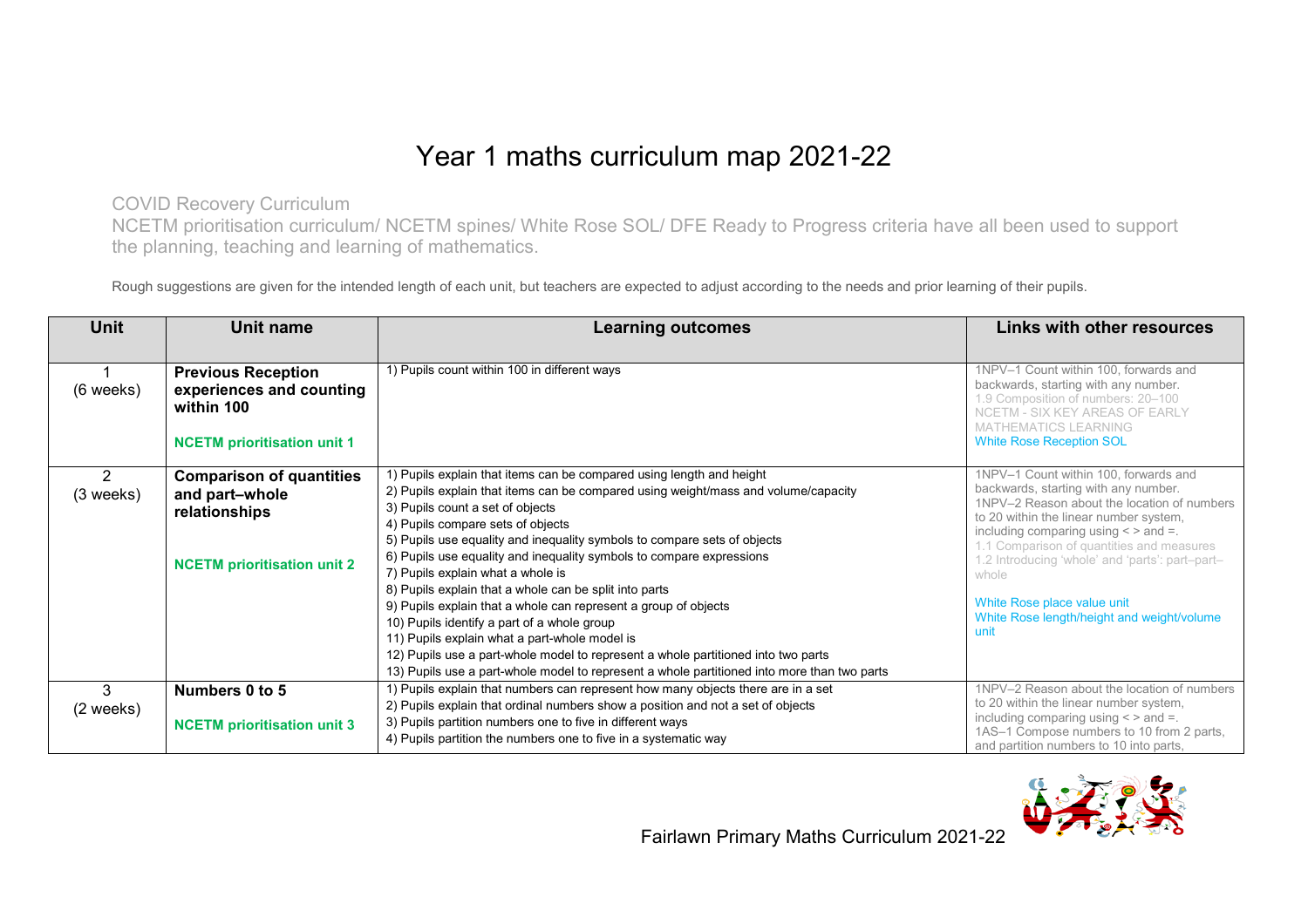|                |                                                                                                              | 5) Pupils find a missing part when one part and the whole is known<br>6) Pupils show one more and one less than a number using representations. Pupils describe this<br>accurately.<br>7) Pupils show one more and one less than a number using representations. Pupils describe this<br>accurately.<br>8) Pupils use a bar model to represent a whole partitioned into two parts                                                                                                                                                                                                                                                                                                                                                                                                                                   | including recognising odd and even numbers.<br>1.3 Composition of numbers: 0-5<br>White Rose place value unit                                                                                                                                                                                                                                                                |
|----------------|--------------------------------------------------------------------------------------------------------------|---------------------------------------------------------------------------------------------------------------------------------------------------------------------------------------------------------------------------------------------------------------------------------------------------------------------------------------------------------------------------------------------------------------------------------------------------------------------------------------------------------------------------------------------------------------------------------------------------------------------------------------------------------------------------------------------------------------------------------------------------------------------------------------------------------------------|------------------------------------------------------------------------------------------------------------------------------------------------------------------------------------------------------------------------------------------------------------------------------------------------------------------------------------------------------------------------------|
| 4<br>(3 weeks) | Recognise, compose,<br>decompose and<br>manipulate 2D and 3D<br>shapes<br><b>NCETM</b> prioritisation unit 4 | 1) Pupils compose pattern block images<br>2) Pupils copy, extend and develop repeating and radiating pattern block patterns<br>3) Pupils compose tangram images<br>4) Pupils investigate tetromino and pentomino arrangements<br>5) Pupils investigate ways that four cubes can be composed into different 3D models<br>6) Pupils explore, discuss and compare 3D shapes<br>7) Pupils identify 2D shapes within 3D shapes<br>8) Pupils explore, discuss and compare 2D shapes<br>9) Pupils explore, discuss and identify circles and shapes that are not circles from shape cut-outs<br>10) Pupils explore, discuss and identify triangles and shapes that are not triangles from shape cut-outs<br>11) Pupils explore, discuss and identify rectangles (including squares) from shape cut-outs                     | 1G-1 Recognise common 2D and 3D shapes<br>presented in different orientations, and know<br>that rectangles, triangles, cuboids and<br>pyramids are not always similar to one<br>another.<br>1G-2 Compose 2D and 3D shapes from<br>smaller shapes to match an example, including<br>manipulating shapes to place them in particular<br>orientations.<br>White Rose shape unit |
| 5<br>(3 weeks) | Numbers 0 to 10<br><b>NCETM</b> prioritisation unit 5                                                        | 1) Pupils count a set of objects and match the spoken number to the written numeral and number name<br>2) Pupils represent the numbers 6 to 10 using a five and a bit structure<br>3) Pupils identify the whole and parts of the numbers 6 to 10 using the five and a bit structure<br>4) Pupils explore the numbers 6 to 10 using the part whole model and the five and a bit structure<br>5) Pupils explain where 6, 7, 8 and 9 lie on a number line<br>6) Pupils explain what odd and even numbers are and the difference between them<br>7) Pupils explain how even and odd numbers can be partitioned<br>8) Pupils partition numbers 6 to 10 in different ways<br>9) Pupils partition the numbers 6 to 10 in a systematic way<br>10) Pupils identify a missing part when a whole is partitioned into two parts | 1NPV-2 Reason about the location of numbers<br>to 20 within the linear number system,<br>including comparing using $\lt$ > and =.<br>1AS-1 Compose numbers to 10 from 2 parts,<br>and partition numbers to 10 into parts,<br>including recognising odd and even numbers.<br>1.4 Composition of numbers: 6-10<br>White Rose place value (within 10) unit                      |
| 6<br>(4 weeks) | <b>Additive structures</b><br><b>NCETM</b> prioritisation unit 6                                             | 1) Pupils combine two or more parts to make a whole<br>2) Pupils explain that addends can be represented in any order. This is called the commutative law<br>3) Pupils explain that the = sign can be used to show that the whole and the sum of the parts are equal<br>(1)<br>4) Pupils explain that the = sign can be used to show that the whole and the sum of the parts are equal<br>(2)<br>5) Pupils add parts to find the value of the whole and write the equation<br>6) Pupils find the missing addend in an equation                                                                                                                                                                                                                                                                                      | 1AS-2 Read, write and interpret equations<br>containing addition $(+)$ , subtraction $(-)$ and<br>equals (=) symbols, and relate additive<br>expressions and equations to real-life contexts.<br>1.5 Additive structures: introduction to<br>aggregation and partitioning<br>1.6 Additive structures: introduction to<br>augmentation and reduction                          |

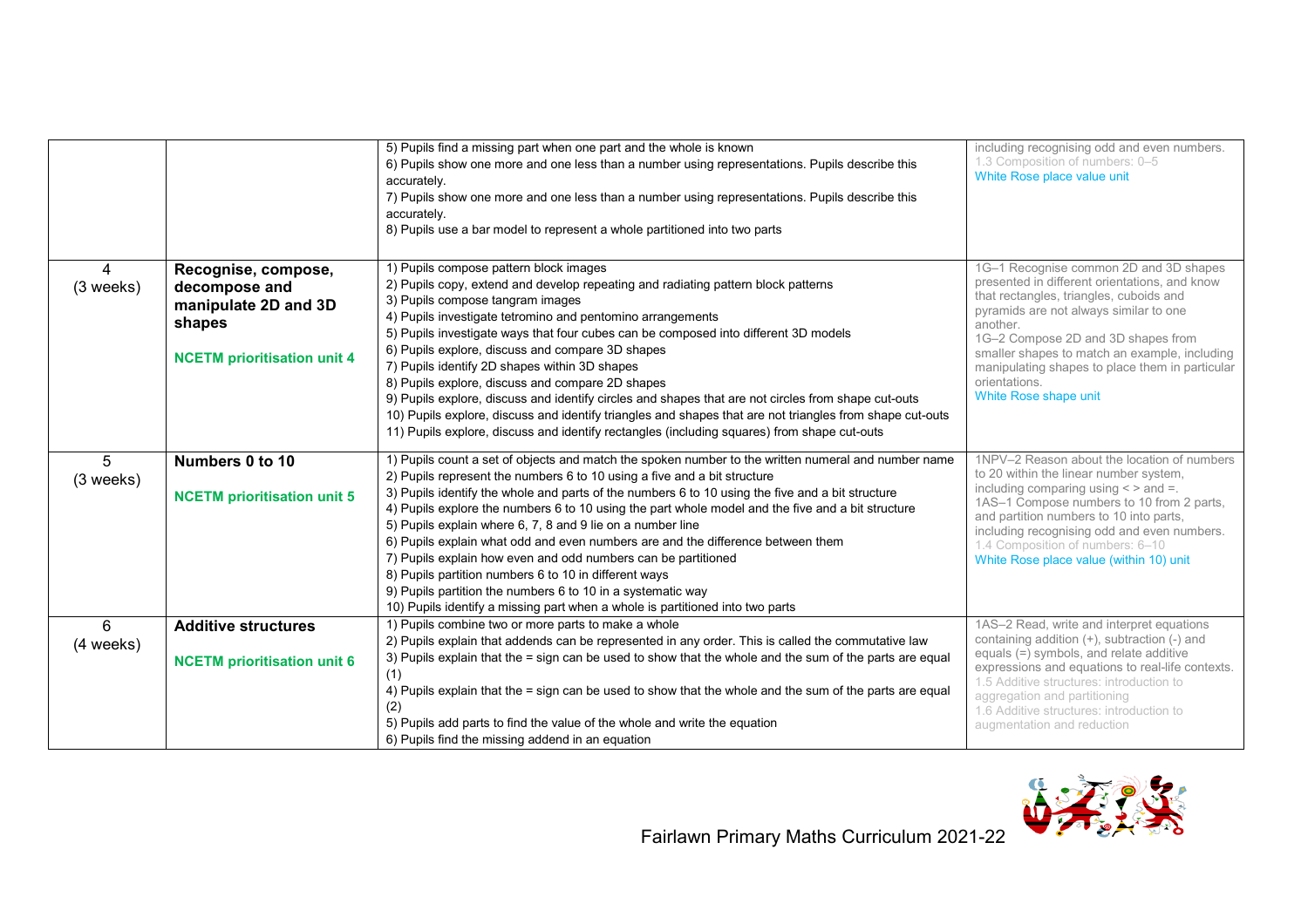|                |                                    | 7) Pupils explain how even and odd numbers can be partitioned                                             |                                                                               |
|----------------|------------------------------------|-----------------------------------------------------------------------------------------------------------|-------------------------------------------------------------------------------|
|                |                                    | 8) Pupils make addition and subtraction stories and write equations to match                              |                                                                               |
|                |                                    | 9) Pupils represent 'first, then, now' stories with addition equations (1)                                |                                                                               |
|                |                                    | 10) Pupils represent 'first, then, now' stories with addition equations (2)                               |                                                                               |
|                |                                    | 11) Pupils represent 'first, then, now' stories with subtraction equations (1)                            |                                                                               |
|                |                                    | 12) Pupils represent 'first, then, now' stories with subtraction equations (2)                            |                                                                               |
|                |                                    | 13) Pupils represent different types of stories with subtraction calculations                             |                                                                               |
|                |                                    | 14) Pupils make addition and subtraction stories, writing equations to match                              |                                                                               |
|                |                                    | 15) Pupils work out the missing part of an addition story and equation if the other two parts are known   |                                                                               |
|                |                                    | 16) Pupils work out the missing part of a subtraction story and equation if the other two parts are known |                                                                               |
|                |                                    | 17) Pupils explain that addition and subtraction are inverse operations (1)                               |                                                                               |
|                |                                    | 18) Pupils explain that addition and subtraction are inverse operations (2)                               |                                                                               |
|                |                                    | 19) Pupils use additive structures to think about addition and subtraction equations in different ways    |                                                                               |
| $\overline{7}$ | <b>Addition and subtraction</b>    | 1) Pupils explain that addition is commutative                                                            | 1NF-1 Develop fluency in addition and                                         |
| (3 weeks)      | facts within 10                    | 2) Pupils find pairs of numbers to 10 (1)                                                                 | subtraction facts within 10.                                                  |
|                |                                    | 3) Pupils find pairs of numbers to 10 (2)                                                                 | 1.7 Addition and subtraction: strategies within                               |
|                | <b>NCETM</b> prioritisation unit 7 | 4) Pupils add and subtract 1 from any number                                                              | White Rose addition and subtraction (within                                   |
|                |                                    | 5) Pupils explain what the difference is between consecutive numbers                                      | $10)$ unit                                                                    |
|                |                                    | 6) Pupils explain what happens when 2 is added to or subtracted from odd and even numbers                 |                                                                               |
|                |                                    | 7) Pupils explain what the difference is between consecutive odd and even numbers                         |                                                                               |
|                |                                    | 8) Pupils explain what happens when zero is added to or subtracted from a number                          |                                                                               |
|                |                                    | 9) Pupils explain what happens when a number is added to or subtracted from itself                        |                                                                               |
|                |                                    | 10) Pupils double numbers and explain what doubling means                                                 |                                                                               |
|                |                                    | 11) Pupils halve numbers and explain what halving means                                                   |                                                                               |
|                |                                    | 12) Pupils use knowledge of doubles and halves to calculate near doubles and halves                       |                                                                               |
|                |                                    | 13) Pupils represent different types of stories with subtraction calculations                             |                                                                               |
|                |                                    | 14) Pupils use knowledge and strategies to add 5 and 3 and 6 and 3                                        |                                                                               |
| 8              | Numbers 0 to 20                    | 1) Pupils explain that the digits in the numbers 11 to 19 express quantity                                | 1NPV-2 Reason about the location of numbers                                   |
| (3 weeks)      |                                    | 2) Pupils explain that the digits in the numbers 11 to 19 express position on a number line               | to 20 within the linear number system,                                        |
|                | <b>NCETM</b> prioritisation unit 8 | 3) Pupils identify the quantity shown in a representation of numbers 11 to 19                             | including comparing using $\lt$ > and =.                                      |
|                |                                    | 4) Pupils use knowledge of '10 and a bit' to solve problems                                               | 1.10 Composition of numbers: 11-19<br>White Rose place value (within 20) unit |
|                |                                    | 5) Pupils use knowledge of '10 and a bit' to solve problems                                               |                                                                               |
|                |                                    | 6) Pupils explore odd and even numbers within 20                                                          |                                                                               |
|                |                                    | 7) Pupils double the numbers 6 to 9 and halve the result, explaining what doubling and halving is         |                                                                               |
|                |                                    | 8) Pupils use knowledge of addition facts within 10 to add within 20                                      |                                                                               |
|                |                                    | 9) Pupils use knowledge of subtraction facts within 10 to subtract within 20                              |                                                                               |
|                |                                    | 10) Pupils use knowledge of addition and subtraction facts within 10 to add and subtract within 20        |                                                                               |

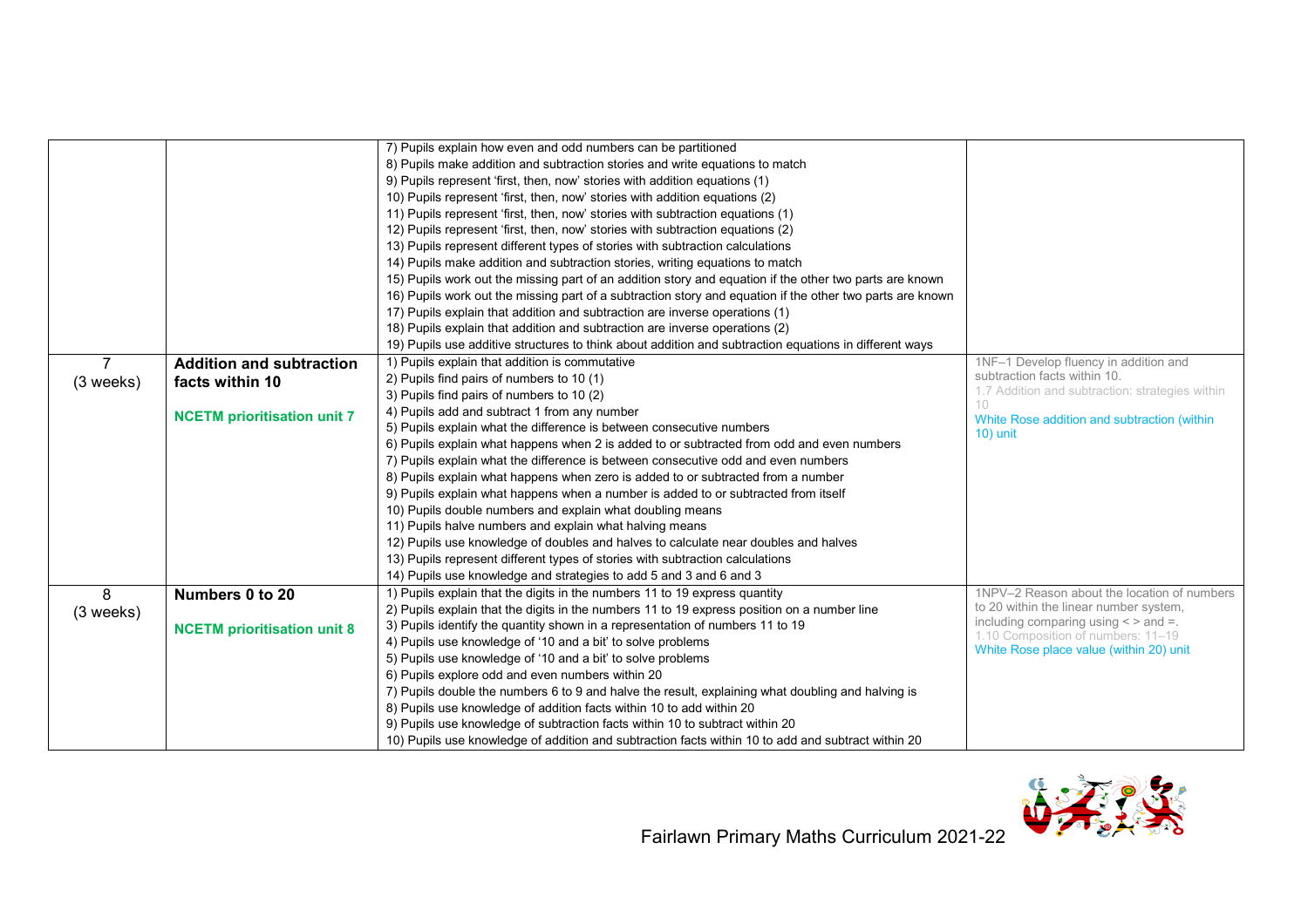|            |                                    | 11) Pupils measure items using individual cm cubes (Dienes)                                                     |                                                                                         |
|------------|------------------------------------|-----------------------------------------------------------------------------------------------------------------|-----------------------------------------------------------------------------------------|
|            |                                    |                                                                                                                 |                                                                                         |
|            |                                    | 12) Pupils use knowledge of doubles and halves to calculate near doubles and halves                             |                                                                                         |
|            |                                    | 13) Pupils measure length from zero cm using a ruler                                                            |                                                                                         |
|            |                                    | 14) Pupils estimate length in cm                                                                                |                                                                                         |
|            |                                    | 15) Pupils estimate length, measure length and record these values in a table                                   |                                                                                         |
| 9          | <b>Unitising and coin</b>          | 1) Pupils count efficiently in groups of two                                                                    | 1NF-2 Count forwards and backwards in                                                   |
| (3 weeks)  | recognition                        | 2) Pupils count efficiently in groups of ten                                                                    | multiples of 2, 5 and 10, up to 10 multiples,<br>beginning with any multiple, and count |
|            |                                    | 3) Pupils count efficiently in group of five                                                                    | forwards and backwards through the odd                                                  |
|            | <b>NCETM</b> prioritisation unit 9 | 4) Pupils count efficiently by counting in groups of two, five and ten                                          | numbers.                                                                                |
|            |                                    | 5) Pupils explain the value of a 1p coin in pence                                                               | 2.1 Counting, unitising and coins                                                       |
|            |                                    | 6) Pupils recognise and explain the value of 2p, 5p and 10p coins                                               | White Rose money unit                                                                   |
|            |                                    | 7) Pupils explain that a single coin can be worth several pennies                                               |                                                                                         |
|            |                                    | 8) Pupils use knowledge of the value of coins to solve problems                                                 |                                                                                         |
|            |                                    | 9) Pupils calculate the total value of the coins in a set of 2p coins                                           |                                                                                         |
|            |                                    | 10) Pupils calculate the total value of the coins in a set of 5p coins                                          |                                                                                         |
|            |                                    | 11) Pupils calculate the total value of the coins in a set of 10p coins                                         |                                                                                         |
|            |                                    | 12) Pupils compare sets of 2p, 5p and 10p coins                                                                 |                                                                                         |
|            |                                    | 13) Pupils relate what they have learnt to a real-life context                                                  |                                                                                         |
|            |                                    | 14) Pupils work out how many coins are needed to make a value of 10p                                            |                                                                                         |
|            |                                    | 15) Pupils work out how many coins are needed to make a total value of 20p                                      |                                                                                         |
|            |                                    | 16) Pupils use knowledge of the value of coins to solve problems                                                |                                                                                         |
| 10         | <b>Position and direction</b>      | 1) Pupils use the language 'full', 'half', 'quarter' and 'three quarter' to describe turns made by              | White Rose position and direction unit                                                  |
| $(1$ week) |                                    | shapes/objects. (Describe turns).                                                                               |                                                                                         |
|            | <b>White Rose</b>                  | 2) Pupils use 'left', 'right', 'forwards' and 'backwards' to describe position and direction. They will         |                                                                                         |
|            |                                    | describe the position of objects and shapes from different starting positions. (Describe positions).            |                                                                                         |
|            |                                    | 3) Pupils will build upon directional language 'left' and 'right' to assist with describing position. They will |                                                                                         |
|            |                                    | describe position using: 'top', 'in between', 'bottom', 'above' and 'below'. Children explore the position of   |                                                                                         |
|            |                                    | objects and shapes from different starting points. (Describe positions).                                        |                                                                                         |
| 11         | <b>Time</b>                        | 1) Pupils use before and after to describe, sort and order events. (Before and after).                          | White Rose time unit                                                                    |
| (2 weeks)  |                                    | 2) Pupils learn about the days of the week and know there are 7 days in a week. They talk about events          |                                                                                         |
|            | <b>White Rose</b>                  | using today, yesterday and tomorrow. Pupils learn about the months of the year and can pick out                 |                                                                                         |
|            |                                    | special dates within the year, for example, their birthday. (Dates).                                            |                                                                                         |
|            |                                    | 3) Pupils are introduced to telling the time to the hour using an analogue clock. They learn the language       |                                                                                         |
|            |                                    | of o'clock and understand the hour hand is the shorter hand and the minute hand is the longer hand.             |                                                                                         |
|            |                                    | (Time to the hour).                                                                                             |                                                                                         |
|            |                                    | 4) Pupils are introduced to telling the time to the half hour. They learn the language half past. (Time to      |                                                                                         |
|            |                                    | the half hour).                                                                                                 |                                                                                         |